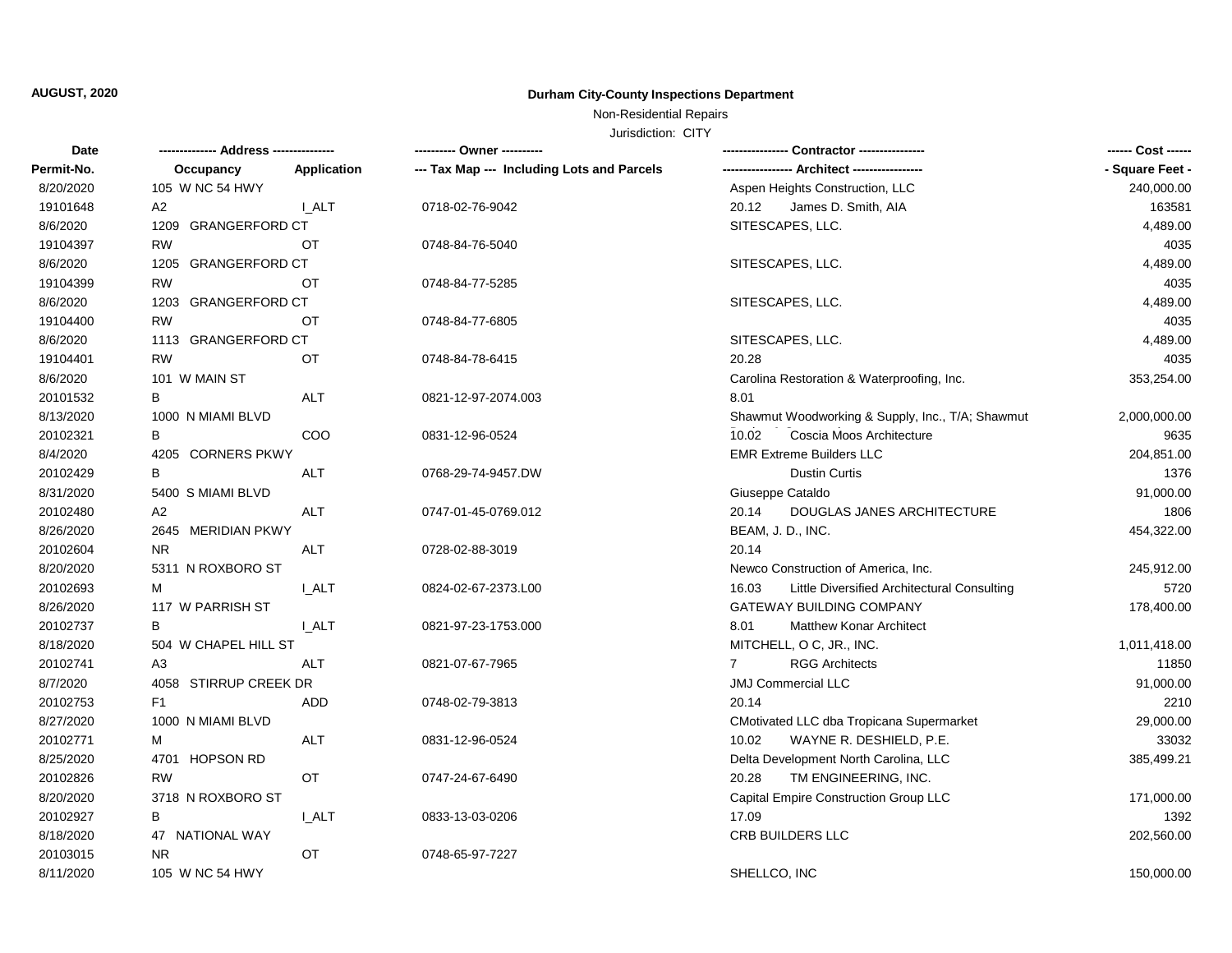## **AUGUST, 2020 Durham City-County Inspections Department**

## Non-Residential Repairs

Jurisdiction: CITY

| Date       |                              |                    |                                            |                                                      | ------ Cost ------ |
|------------|------------------------------|--------------------|--------------------------------------------|------------------------------------------------------|--------------------|
| Permit-No. | Occupancy                    | <b>Application</b> | --- Tax Map --- Including Lots and Parcels |                                                      | - Square Feet -    |
| 20103037   | В                            | <b>ALT</b>         | 0718-02-76-9042                            | 20.12<br>WEEKS TURNER ARCHITECTURE, PA               | 1710               |
| 8/27/2020  | 3500 WESTGATE DR             |                    |                                            | IQ Contracting, LLC                                  | 45,000.00          |
| 20103060   | U                            | OT                 | 0810-01-16-5049                            | 20.16<br>Lysaght & Associates                        |                    |
| 8/20/2020  | 4010 DURHAM CHAPEL HILL BLVD |                    |                                            | HORIZON RETAIL CONST, INC.                           | 261,048.00         |
| 20103093   | М                            | <b>I_ALT</b>       | 0810-01-27-0919                            | 20.15<br>Caroline Ma - Architect                     | 3305               |
| 8/6/2020   | 138 SCIENCE DR               |                    |                                            | ROMEO GUEST ASSOC. INC                               | 218,775.00         |
| 20103129   | В                            | <b>ALT</b>         | 0811-07-57-6992                            | 15.01<br>Hanbury                                     | 1563               |
| 8/11/2020  | 9 GENOME CT                  |                    |                                            | BRIDGEPOINT GENERAL CONTRACTING, INC.                | 367,555.00         |
| 20103141   | В                            | I_ALT              | 0811-07-57-6992                            | 15.01<br>IHR Architecture, Inc.                      |                    |
| 8/18/2020  | 819 ELLIS RD                 |                    |                                            | <b>Bartlett Tree Experts</b>                         | 14,600.00          |
| 20103142   | В                            | OT                 | 0830-86-93-4307                            | 20.14                                                |                    |
| 8/5/2020   | 1443 ELLIS RD                |                    |                                            | SITESCAPES, LLC.                                     | 201,069.20         |
| 20103151   | <b>RW</b>                    | <b>ALT</b>         | 0830-01-90-4111                            | 20.14                                                |                    |
| 8/3/2020   | 2001 TW ALEXANDER DR         |                    |                                            | LaRoque Construction, LLC                            | 289,274.18         |
| 20103173   | S <sub>2</sub>               | <b>L_ALT</b>       | 0758-01-29-7961                            | 20.14                                                |                    |
| 8/10/2020  | 3414 N DUKE ST               |                    |                                            | <b>CENTIMARK CORPORATION</b>                         | 65,216.00          |
| 20103178   | NR.                          | C_ROOF             | 0823-12-85-0996                            | 17.05                                                | 13253              |
| 8/3/2020   | 1957 TW ALEXANDER DR         |                    |                                            | LaRoque Construction, LLC                            | 229,495.00         |
| 20103191   | S <sub>2</sub>               | <b>L_ALT</b>       | 0759-01-10-4141                            | 20.14                                                |                    |
| 8/7/2020   | 120 SCIENCE DR               |                    |                                            | ROMEO GUEST ASSOC. INC                               | 554,553.00         |
| 20103218   | B                            | <b>L_ALT</b>       | 0811-07-57-6992                            | 15.01<br><b>Edmondson Engineers</b>                  | 2700               |
| 8/6/2020   | 7810 NC 751 HWY              |                    |                                            | BRASFIELD & GORRIE, LLC.                             | 1,306,200.00       |
| 20103287   | B                            | <b>L_ALT</b>       | 0718-03-13-5216                            | 20.12<br>310 Architecture + Interiors, PA            | 9488               |
| 8/25/2020  | 725 NINTH ST                 |                    |                                            | SITESCAPES, LLC.                                     | 10,774.00          |
| 20103330   | <b>RW</b>                    | OT                 | 0822-18-22-9040.L01                        | 4.02<br>Core States Group                            |                    |
| 8/5/2020   | 706 NINTH ST                 |                    |                                            | Enpuricon, Inc.                                      | 75,200.00          |
| 20103356   | B                            | <b>ALT</b>         | 0822-18-31-1812                            | 4.02<br>John Warasila                                | 3762               |
| 8/10/2020  | 10 PARK PL                   |                    |                                            | 4 Seasons Demolition, Inc.                           |                    |
| 20103374   | В                            | <b>DEM</b>         | 0814-03-22-4896                            | 17.07                                                |                    |
| 8/21/2020  | 311 RESEARCH DR              |                    |                                            | BRIDGEPOINT GENERAL CONTRACTING, INC.                | 808,110.00         |
| 20103422   | В                            | <b>L_ALT</b>       | 0811-07-57-6992                            | 15.01<br>Lord Aeck Sargent                           | 1902               |
| 8/20/2020  | 3716 ERWIN RD                |                    |                                            | WILSON, C.T., CONST. CO.                             | 180,123.00         |
| 20103423   | E.                           | OT                 | 0801-01-99-5059                            | 20.17                                                | 8064               |
| 8/12/2020  | 324 BLACKWELL ST             |                    |                                            | BRIDGEPOINT GENERAL CONTRACTING, INC.                | 77,243.00          |
| 20103441   | МC                           | I ALT              | 0821-12-86-0657                            | Little Diversified Architectural Consulting<br>12.01 | 8740               |
| 8/28/2020  | 5832 FAYETTEVILLE RD         |                    |                                            | GATEWAY BUILDING COMPANY                             | 71,769.00          |
| 20103458   | B                            | <b>I_ALT</b>       | 0729-03-00-7100                            | 20.11                                                | 198                |